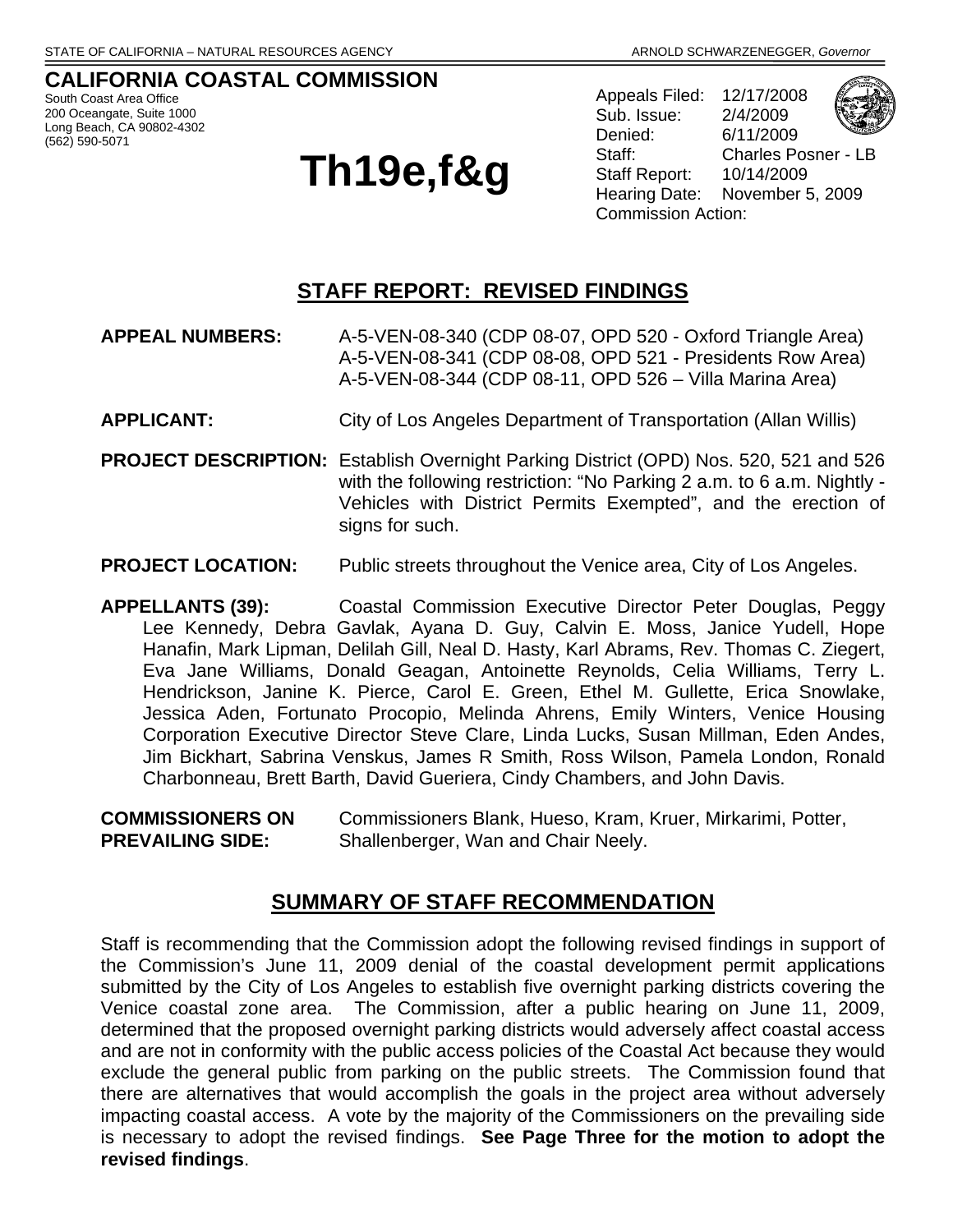#### **SUBSTANTIVE FILE DOCUMENTS:**

- 1. City of Los Angeles certified Land Use Plan for Venice, 6/14/2001.
- 2. City of Los Angeles Local Coastal Development Permit No. 08-07 (OPD 520).
- 3. City of Los Angeles Local Coastal Development Permit No. 08-08 (OPD 521).
- 4. City of Los Angeles Local Coastal Development Permit No. 08-11 (OPD 526).
- 5. Coastal Commission Staff Report for Appeal Nos. A-5-VEN-08-340, A-5-VEN-08-341, A-5-VEN-08-342, A-5-VEN-08-343 & A-5-VEN-08-344 (Substantial Issue), 1/15/2009.
- 6. Coastal Development Permits 5-08-313, 5-08-314, A-5-VEN-08-342 & A-5-VEN-08-343.

#### **STAFF NOTE - SINGLE PERMIT JURISDICTION:**

Pursuant to Coastal Act Section 30600(b), any development which receives a local coastal development permit from the City must also obtain a second (or "dual") coastal development permit from the Coastal Commission if the development is within the areas specified in Section 30601 (e.g., within three hundred feet of the beach or sea). The areas specified in Section 30601 are known in the City of Los Angeles permit program as the *Dual Permit Jurisdiction* area. For projects located inland of the areas identified in Section 30601 (i.e., projects in the *Single Permit Jurisdiction*), the City of Los Angeles local coastal development permit is the only coastal development permit required. The local coastal development permits in both the single and dual jurisdiction areas are appealable to the Commission.

Overnight Parking District Nos. 520, 521 and 526 are located more than three hundred feet inland of the sea and beach, within the City and Commission's "Single Permit Jurisdiction". On appeal, the Commission overturned the local coastal development permits approved for the proposed project. Therefore, the Commission is holding a de novo hearing on the matter.

#### **STAFF NOTE - DEVELOPMENT:**

The definition of "development" as set forth in Section 30106 of the Coastal Act includes: "change in the intensity of use of water, or access thereto…" The proposed development (overnight parking districts) would adversely affect access to the water because the primary parking supply that supports coastal access (the public streets) would be unavailable for use by the general public when it is being reserved exclusively for local residents.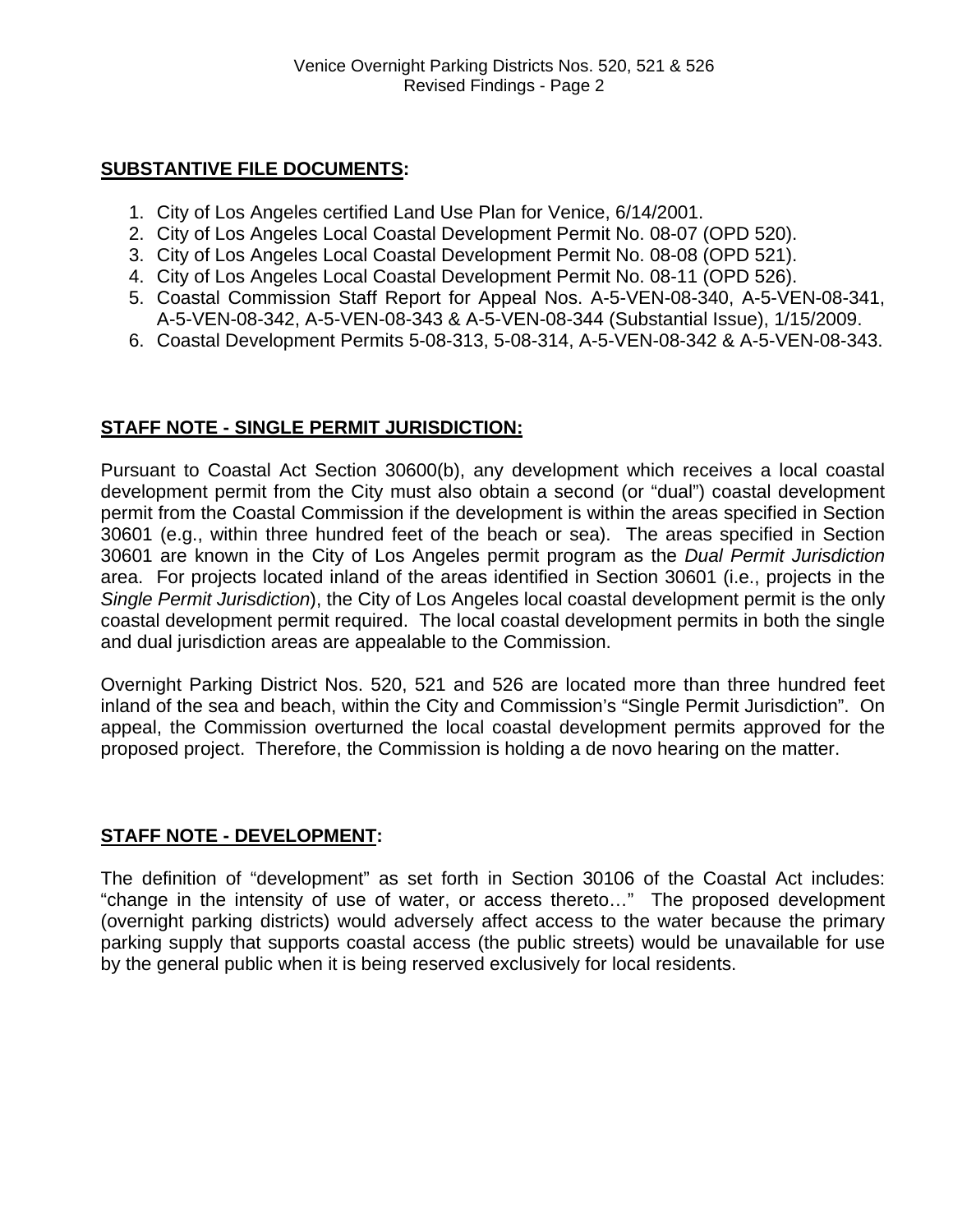#### **STAFF RECOMMENDATION:**

The staff recommends that the Commission adopt the following resolution to **adopt the revised findings** in support of the Commission's June 11, 2009 action to deny Coastal Development Permit Applications A-5-VEN-08-340, A-5-VEN-08-341 and A-5-VEN-08-344.

Staff recommends a **YES** vote on each of the following motions:

- **MOTION I:** *"I move that the Commission adopt the revised findings proposed by staff in support of the Commission's action on June 11, 2009 denying Coastal Development Permit Application A-5-VEN-08-340."*
- **MOTION II:** *"I move that the Commission adopt the revised findings proposed by staff in support of the Commission's action on June 11, 2009 denying Coastal Development Permit Application A-5-VEN-08-341."*
- **MOTION III:***"I move that the Commission adopt the revised findings proposed by staff in support of the Commission's action on June 11, 2009 denying Coastal Development Permit Application A-5-VEN-08-344."*

The staff recommends a **YES** vote on each motion. Passage of the motions will result in the adoption of revised findings as set forth in this staff report or as modified by staff prior to the hearing. The motions require a majority vote of the members from the prevailing side present at the November 5, 2009 hearing, with at least three of the prevailing members voting. The nine Commissioners on the prevailing side are:

#### **Commissioners Blank, Hueso, Kram, Kruer, Mirkarimi, Potter, Shallenberger, Wan and Chair Neely.**

Only those Commissioners on the prevailing side of the Commission's action are eligible to vote on the revised findings.

#### **I. Resolution to Adopt Revised Findings**

The Commission hereby adopts the findings set forth below for the denial of Coastal Development Permit Applications A-5-VEN-08-340, A-5-VEN-08-341 and A-5-VEN-08-344 on the ground that the findings support the Commission's decision made on June 11, 2009 and accurately reflect the reasons for it.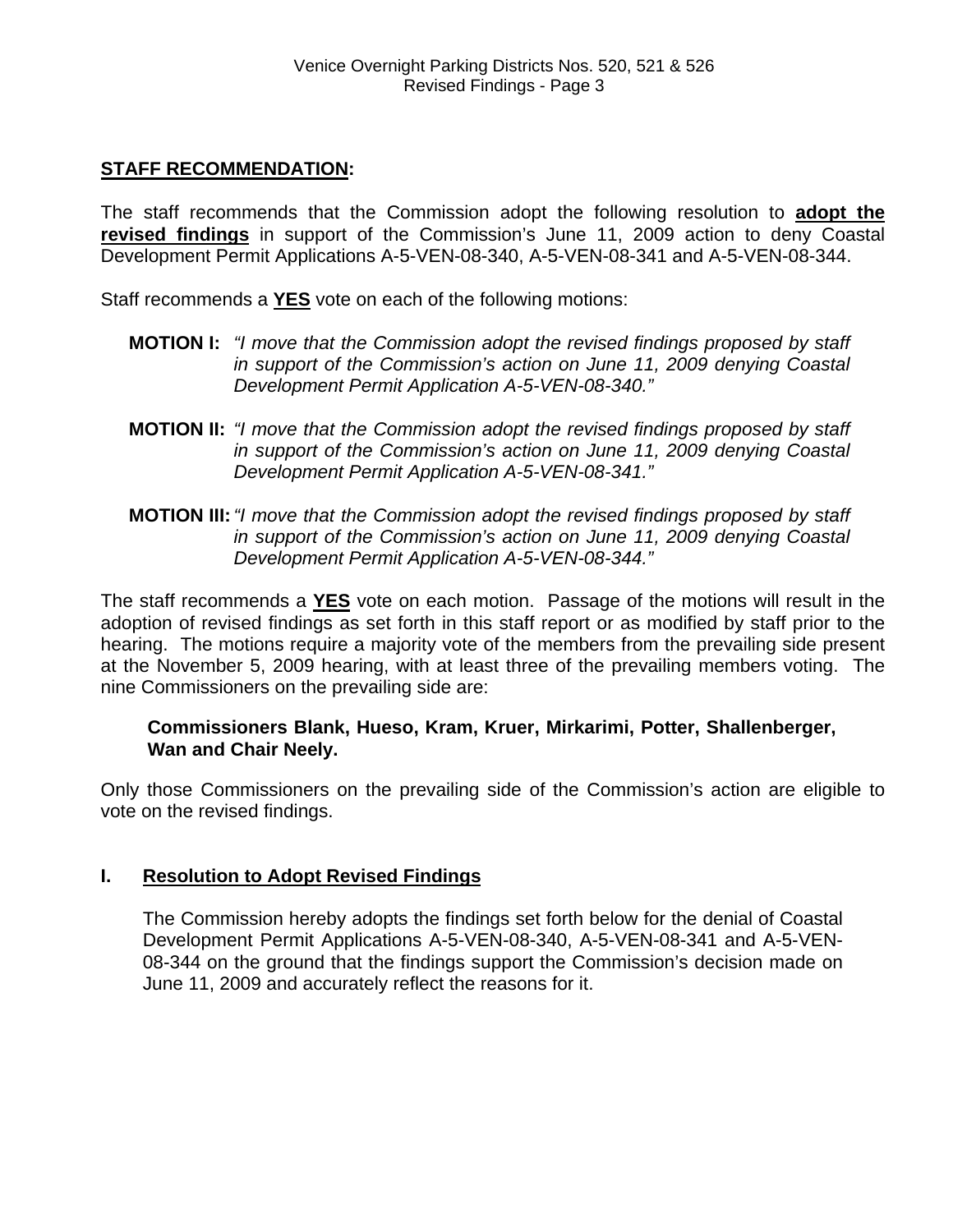#### **II. Special Conditions (from the rejected staff recommendation)**

#### 1. Approved Development

Coastal Development Permits A-5-VEN-08-340, A-5-VEN-08-341 and A-5-VEN-08-344 approve the establishment of Overnight Parking District Nos. 520, 521 and 526 with the following restriction: "No Parking 2 a.m. to 6 a.m. - Vehicles with District Permits Exempted." All development must occur in strict compliance with the special conditions and the final plans approved by the Executive Director. Any deviation from the approved Overnight Permit Parking Program (e.g., change in hours or district boundaries) shall be submitted for review by the Executive Director to determine whether another amendment to this coastal development permit is necessary pursuant to the requirements of the Coastal Act and the California Code of Regulations. If the Executive Director determines that an amendment is necessary, no changes shall be made until a permit amendment is approved by the Commission and issued by the Executive Director.

#### 2. Time Limit on Overnight Permit Parking Program

The Commission's approval for the Overnight Permit Parking Program shall expire five years after the date of the Commission's approval, unless the Commission approves a permit amendment to extend the time limit. If the applicant submits a permit amendment request (one application for each district) before expiration of the time limit, the Executive Director may authorize the program to continue as authorized by this coastal development permit until the Commission can act on the future amendment request. If the Commission does not approve a permit amendment granting an extension of this time limit, the Overnight Permit Parking Program shall be discontinued, and all signs that prohibit parking without a permit shall be removed from the public streets. The application for a permit amendment shall include a parking study which documents the availability of public parking (i.e., vacant parking stalls), or lack thereof, between the hours of 5 a.m. and 6 a.m. within Overnight Parking District Nos. 522 and 523. The parking study area shall include Public Parking Lot Nos. 740, 761 and 731, and all on-street street parking stalls (metered and unmetered) within 500 feet of Ocean Front Walk. The parking stall counts include, at a minimum, three non-consecutive summer weekend days between, but not including, Memorial Day and Labor Day.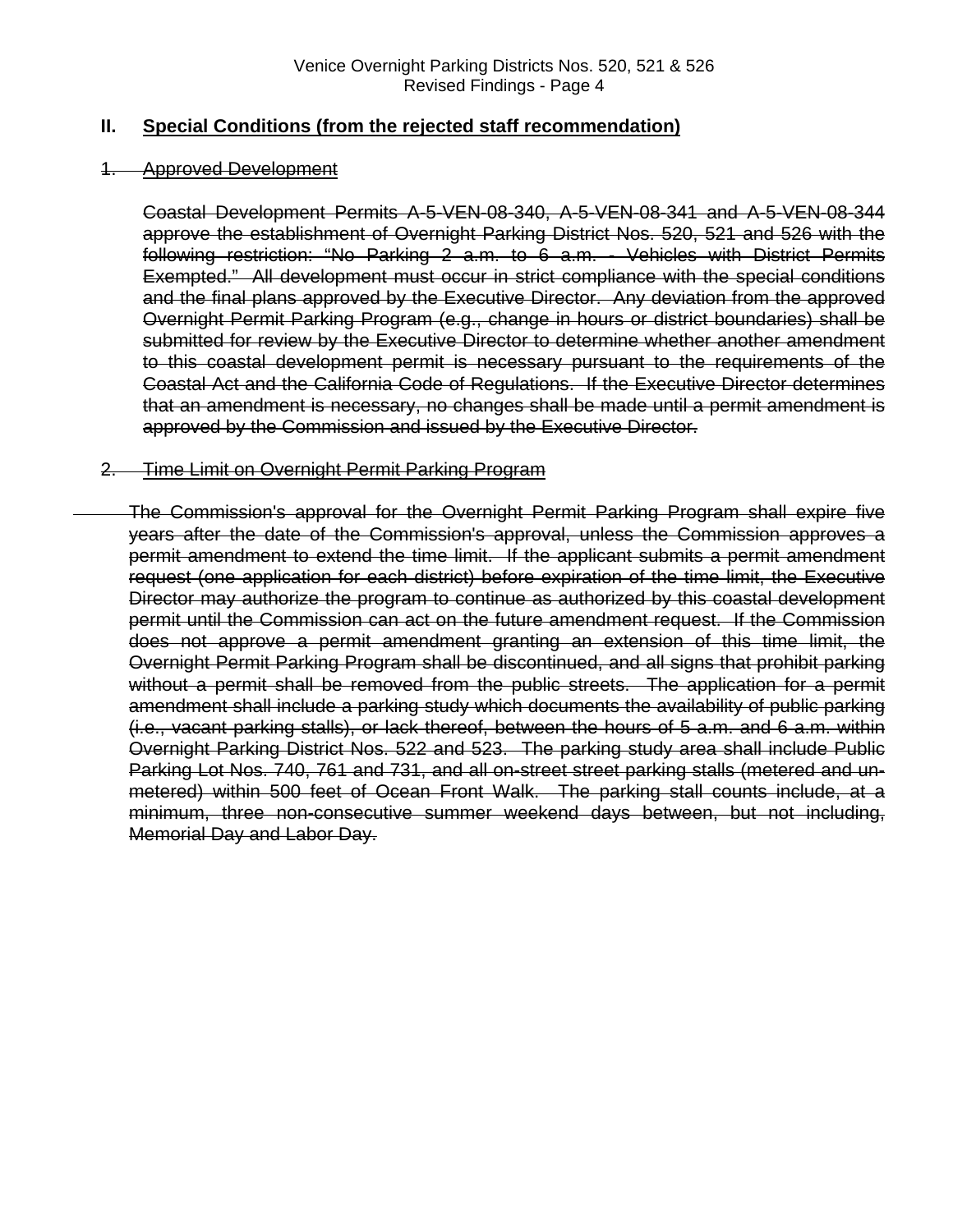#### **III. Revised Findings and Declarations**

**Staff Note:** The following revised findings include all of the staff's recommended findings that were set forth in the May 21, 2009 staff report for the Commission's June 11, 2009 hearing. The portions of those findings that are being deleted are crossed-out in the following *revised findings:* deleted findings. The supplemental findings being added in support of the Commission's June 11, 2009 action are identified with underlined text.

The Commission hereby finds and declares:

#### **A. Project Description**

The City of Los Angeles proposes to establish five Overnight Parking Districts in the Venice area in order to prohibit nighttime and early morning parking on the public streets by nonresidents (Exhibit #1). This staff report addresses the applications for Parking District Nos. 520, 521 and 526, the three districts located inland of the beachfront neighborhoods (Exhibit #2).

The City proposes to post signs on the public streets throughout each district with the following restriction: "No Parking 2 a.m. to 6 a.m. Nightly - Vehicles with District No. XXX<sup>[1](#page-4-0)</sup> Permits Exempted." The City, however, states that the parking prohibitions would not be implemented throughout an entire district all at once. Instead, the City would post the signs on a block-byblock basis, upon written request from the 11<sup>th</sup> District City Council Office (Exhibit #3). The City has also indicated that the parking prohibitions would be implemented only on blocks where at least two-thirds of the residents sign a petition requesting the permit parking system.

Parking permits will not be required to park a vehicle in any off-street public parking lots or in any on-street metered stalls, as these types of public parking spaces will not be subject to the proposed overnight parking prohibition. Only persons who reside in a residential building within each parking district will be able to purchase a district parking permit which will exempt their vehicle from the proposed overnight parking prohibition in their district. See Exhibit #3 for details regarding the City's issuance of the necessary parking permits to the residents of each district.

#### **B. Public Access and Recreation**

 $\overline{a}$ 

Although the appellants raised several issues with regard to the City's proposed permit parking program, including allegations that the proposal violates the right of the general public to use the public rights-of-way and that it discriminates against homeless people who live in vehicles, the Coastal Act issue is public access. $^2$  On February 4, 2009, the Commission determined that the appeals raised a substantial issue with respect to conformity with the public access policies of the Coastal Act because the 2 a.m. to 6 a.m. parking restrictions could adversely affect the public's ability to utilize the public street parking in the early morning hours that supports access to the beach and other coastal recreation areas (for surfing, swimming, walking, bicycling, skating, fishing, exercising, etc.).

<span id="page-4-0"></span> $1$  XXX = The Parking District No. in which the street is located.

<span id="page-4-1"></span><sup>2</sup> The City Council is separately exploring possible locations for overnight parking of recreational vehicles.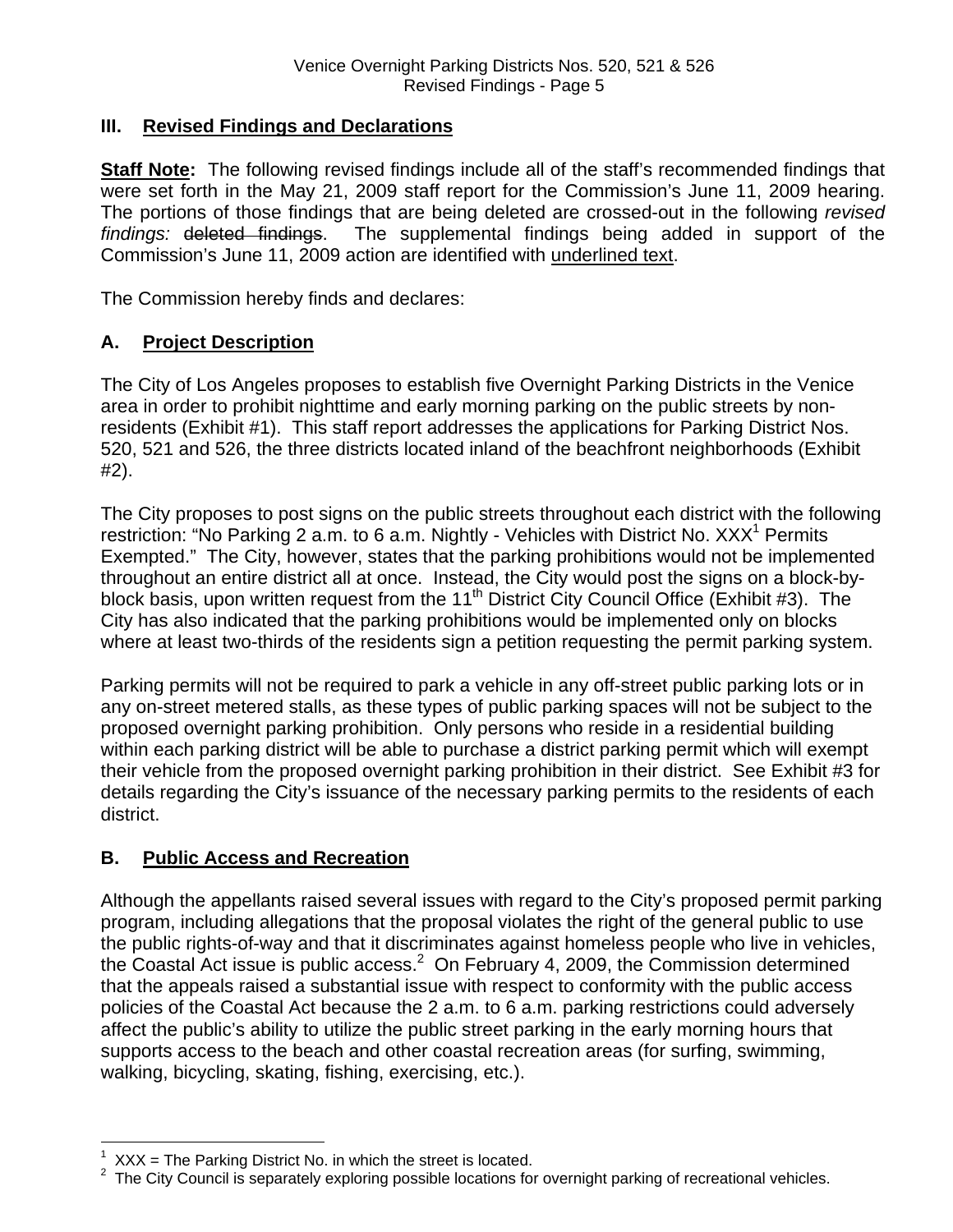Coastal Act Sections 30210, 30211, 30212.5, 30213, 30214, 30220, 30221, 30223 and 30224 protect public recreation and public access.

**Section 30210** In carrying out the requirement of Section 4 of Article X of the California Constitution, maximum access, which shall be conspicuously posted, and recreational opportunities shall be provided for all the people consistent with public safety needs and the need to protect public rights, rights of private property owners, and natural resource areas from overuse. (Amended by Ch. 1075, Stats. 1978.)

**Section 30211** Development shall not interfere with the public's right of access to the sea where acquired through use or legislative authorization, including, but not limited to, the use of dry sand and rocky coastal beaches to the first line of terrestrial vegetation.

**Section 30212.5** Wherever appropriate and feasible, public facilities, including parking areas or facilities, shall be distributed throughout an area so as to mitigate against the impacts, social and otherwise, of overcrowding or overuse by the public of any single area.

**Section 30213** Lower cost visitor and recreational facilities shall be protected, encouraged, and, where feasible, provided. Developments providing public recreational opportunities are preferred. The commission shall not: (1) require that overnight room rentals be fixed at an amount certain for any privately owned and operated hotel, motel, or other similar visitor-serving facility located on either public or private lands; or (2) establish or approve any method for the identification of low or moderate income persons for the purpose of determining eligibility for overnight room rentals in any such facilities.

**Section 30214** (a) The public access policies of this article shall be implemented in a manner that takes into account the need to regulate the time, place, and manner of public access depending on the facts and circumstances in each case including, but not limited to, the following:

(1) Topographic and geologic site characteristics.

(2) The capacity of the site to sustain use and at what level of intensity.

(3) The appropriateness of limiting public access to the right to pass and repass depending on such factors as the fragility of the natural resources in the area and the proximity of the access area to adjacent residential uses.

(4) The need to provide for the management of access areas so as to protect the privacy of adjacent property owners and to protect the aesthetic values of the area by providing for the collection of litter.

(b) It is the intent of the Legislature that the public access policies of this article be carried out in a reasonable manner that considers the equities and that balances the rights of the individual property owner with the public's constitutional right of access pursuant to Section 4 of Article X of the California Constitution. Nothing in this section or any amendment thereto shall be construed as a limitation on the rights guaranteed to the public under Section 4 of Article X of the California Constitution.

(c) In carrying out the public access policies of this article, the commission and any other responsible public agency shall consider and encourage the utilization of innovative access management techniques, including, but not limited to, agreements with private organizations which would minimize management costs and encourage the use of volunteer programs.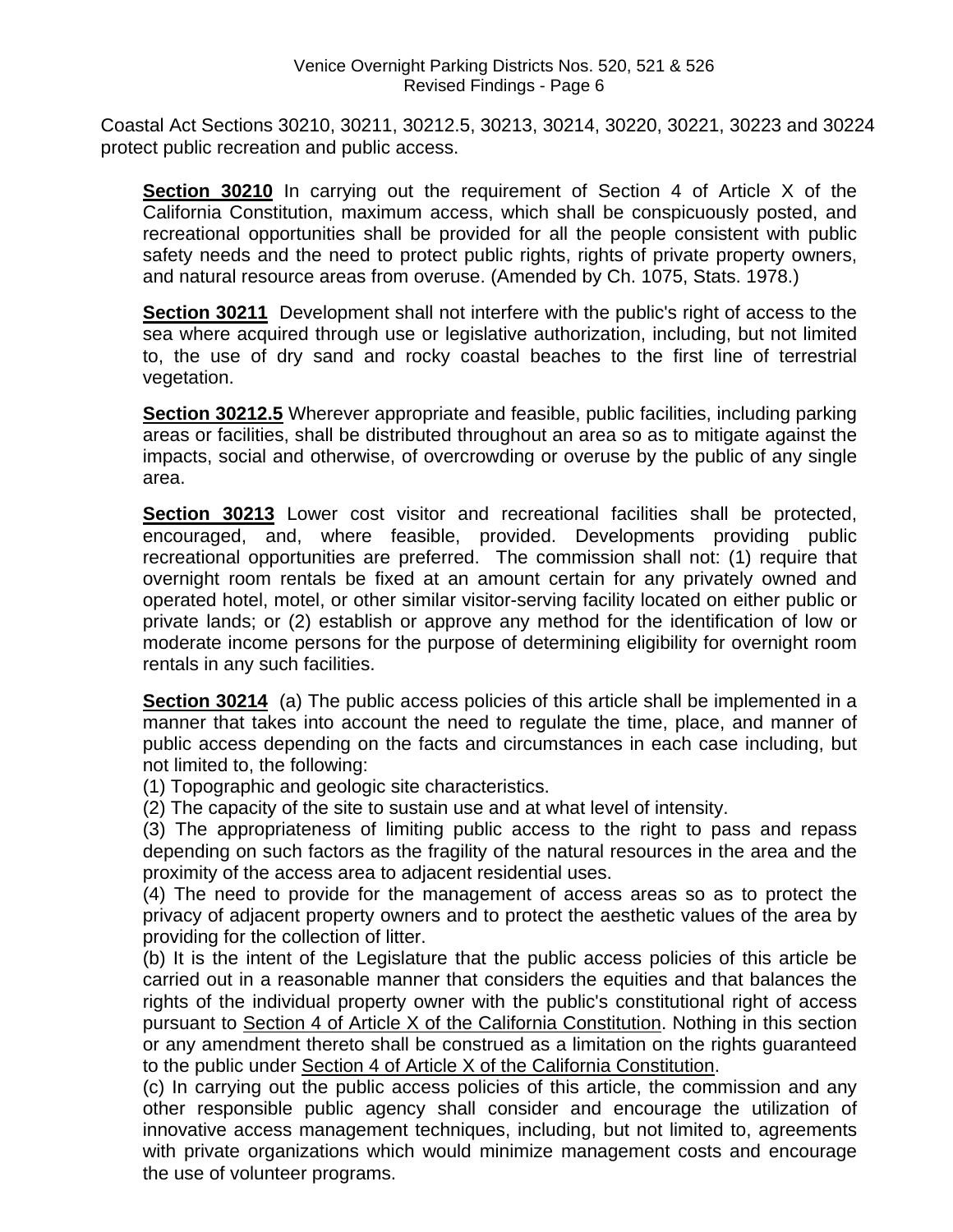**Section 30220** Coastal areas suited for water-oriented recreational activities that cannot readily be provided at inland water areas shall be protected for such uses.

**Section 30221** Oceanfront land suitable for recreational use shall be protected for recreational use and development unless present and foreseeable future demand for public or commercial recreational activities that could be accommodated on the property is already adequately provided for in the area.

**Section 30223** Upland areas necessary to support coastal recreational uses shall be reserved for such uses, where feasible.

**Section 30224** Increased recreational boating use of coastal waters shall be encouraged, in accordance with this division, by developing dry storage areas, increasing public launching facilities, providing additional berthing space in existing harbors, limiting non-water-dependent land uses that congest access corridors and preclude boating support facilities, providing harbors of refuge, and by providing for new boating facilities in natural harbors, new protected water areas, and in areas dredged from dry land.

The certified City of Los Angeles Land Use Plan (LUP) for Venice also contains policies that protect access to the coast and public parking facilities. Those policies are listed in Section C (Local Coastal Program) of this staff report (See Page Nine Eight). The standard of review for the coastal development permits is the Chapter 3 policies of the Coastal Act.

The public access issue is that the proposed permit program would could result in an inadequate parking supply for the beachgoers who drive to the shoreline area before 6 a.m. Even after 6 a.m. when the streets open for public parking (i.e., no permit required) under the City's proposed permit parking program, it may take another hour or more for some of the residents to vacate some of the parking spaces on the street that support coastal access. The proposed permit parking program would therefore give the residents with permits preferential access to public parking spaces on public streets in comparison to non-residents without establishing adequate safeguards for visitor parking. Therefore, the originally proposed overnight permit parking program would adversely impact coastal access by eliminating, or significantly reducing, the primary parking supply for early-morning beachgoers and by giving residents of the parking districts preferential access. without providing any alternate or replacement parking supply. Therefore, the proposed overnight parking districts would adversely affect coastal access and are not in conformity with the public access policies of the Coastal Act.

The City has acknowledged the Commission's concern about the ability of the public to access the beach in the early morning when the general public will be prohibited from parking on the public streets. On May 5, 2009, the City modified its proposal to include specific measures to mitigate the permit parking program's impact on the public parking supply (See Exhibit #2). Specifically, the City will allow four-hour parking in three public parking lots near the beach that will be open 24 hours a days, seven days a week, so that beachgoers who arrive before 6 a.m. will have a place to leave their vehicles for several hours while they recreate at the shoreline.

The City's three public parking lots where limited-term parking would will be available 24 hours a day are situated one block inland of the beach at Rose Avenue (Parking Lot No. 740 - 41 stalls), Windward Avenue (Parking Lot No. 761 - 14 stalls), and at North Venice Boulevard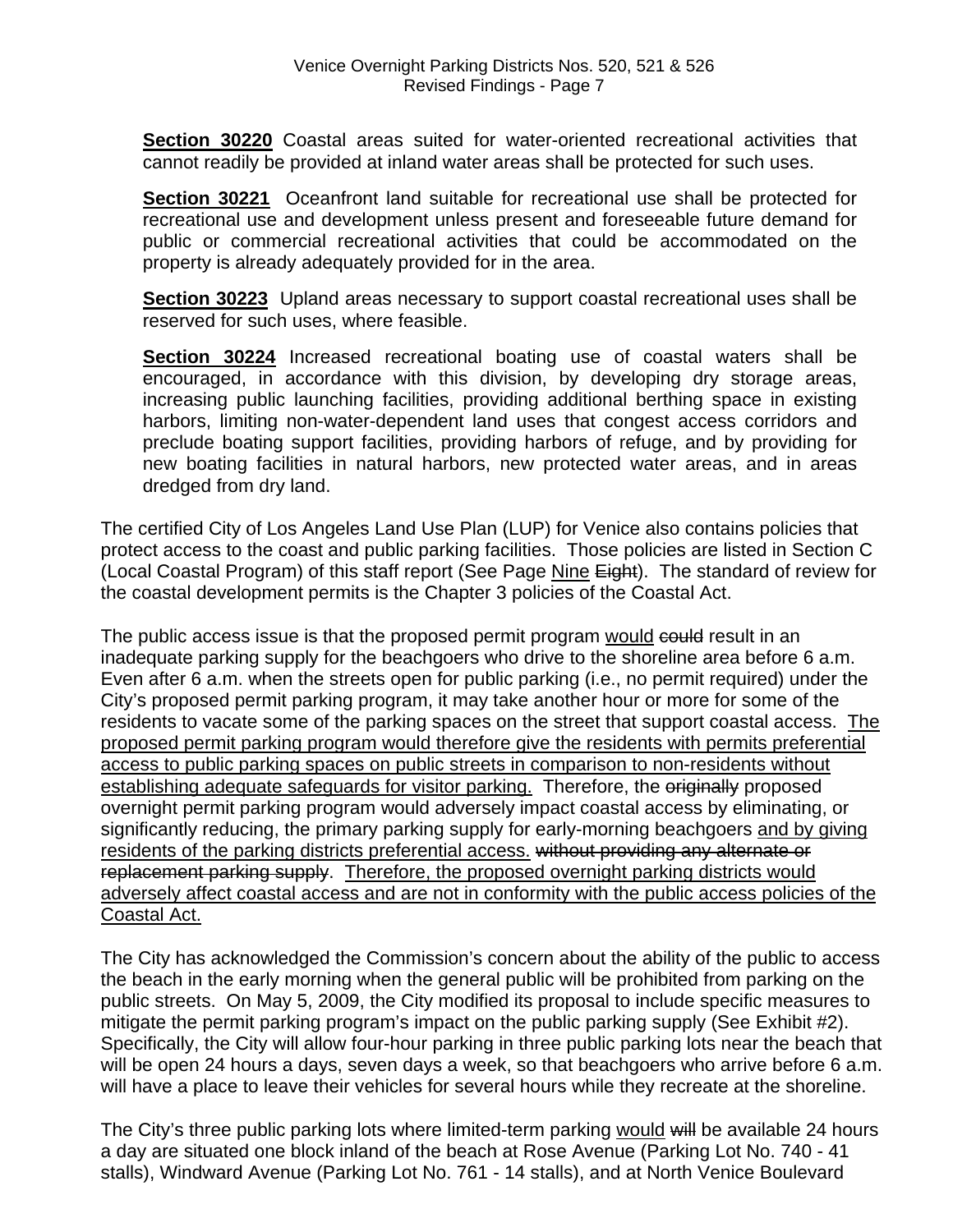(Parking Lot No. 731 - 177 stalls) (See Exhibit #2). Since the time limit for parking in these three City parking lots at night and early morning would will be four hours, this parking supply would will not be able to be used for all-night parking, so the parking stalls would will remain open and available for use by early morning beachgoers. The City is eliminating the requirement to vacate Parking Lot No. 740 at 7 a.m., which effectively made the parking lot unusable for anyone who wants to stay at the beach past 7 a.m. Parking fees (\$1 or \$2/hour at automated pay station, or daily seasonal flat rate of \$4 to \$12 paid to attendant) will be required for using the three City lots, and the vehicles in Parking Lot Nos. 740 and 731 will have to vacate the lots by 9 a.m. or pay the parking attendant the daily flat rate fee.

These public parking lots are currently being used to meet the local resident's needs for overnight vehicle storage because of the lack of adequate parking on the streets. The City Councilman and several residents, however, are asserting that the three public parking lots should not be subject to a four-hour limit so that residents' will continue to be able to leave their vehicles in the lots overnight (thus leaving no available stalls in the morning for beach goers). Therefore, the three public parking lots may not have any meaningful parking supply available in the morning hours when visiting beach goers would be banned from using the public streets for parking, and the proposal will not mitigate the adverse impacts to public access that would result from the proposed permit parking program.

The proposed project, even with additional public parking lots being available until 9 a.m., would create an access problem for any beachgoer who arrives before 6 a.m. and wants to leave their vehicle for most of the day without returning to the metered space or City parking lot at 8 a.m. or 9 a.m. to move it (or pay again). Normally, an early morning visitor could find a parking spot on any one of the streets in the area and leave one's vehicle there the whole day while walking or riding down the bike path, fishing from the pier, or sunbathing on the beach. Under the proposed permit parking program, such a beachgoer would have to wait until 6 a.m. when the County beach lots open, or go to another beach (e.g., Long Beach, Manhattan Beach, Huntington Beach and Newport Beach) where no permit is required to park on the public streets. Therefore, the Commission finds that the proposed resident-only permit parking program would adversely affect coastal access and is not in conformity with the public access policies of the Coastal Act.

The Commission finds that proposed parking restrictions in the early morning hours would adversely affect the public's ability to utilize public street parking that supports access to the beach and other coastal recreation areas (for sailing, surfing, swimming, walking, exercising, fishing, etc.), even those areas located on the inland extent of the coastal zone. The proposed overnight parking districts are exclusionary because non-residents would be excluded from utilizing on-street public parking for coastal access between the hours of 2 a.m. to 6 a.m. Beachgoers who arrive before 6 a.m. would not have permits to park and therefore would have difficulty finding a place to leave their vehicles for while they recreate along the shoreline. The limited number of on-street spaces where a parking permit would not be required would be subject to intense competition among all the people who do not have parking permits; whether they be residents unable to afford a parking permit, residents living in recreational vehicles, or visitors. Even after 6 a.m., the proposed parking restrictions would continue to restrict coastal access by giving residents preferential access to the public street parking by allowing only residential permit-holders to occupy the on-street parking spaces before they become available to the general public after 6 a.m., and continue to occupy the spaces throughout the day. The on-street public parking is currently available for use by the general public on a first-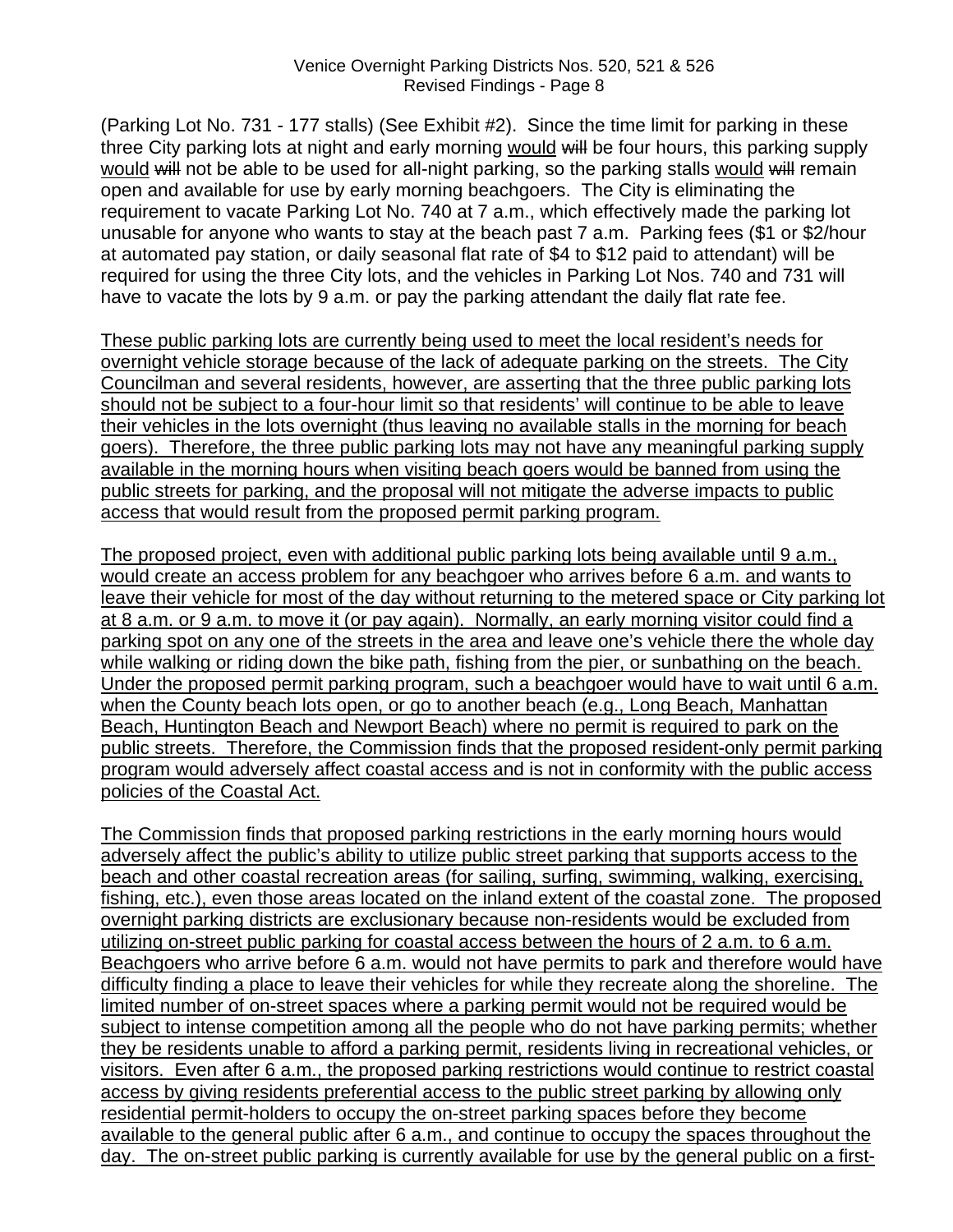#### Venice Overnight Parking Districts Nos. 520, 521 & 526 Revised Findings - Page 9

#### come, first-served basis. The proposed parking restrictions do not contain adequate safeguards for visitor parking to offset these adverse effects.

The Commission is being asked to balance the needs of the local residents and the homeless problem, but the Commission's responsibility under the Coastal Act is to protect the public's ability to access the coast. There are alternatives that would accomplish some of the goals in the project area without adversely impacting coastal access. If parking of over-sized vehicles is determined to be a nuisance on a street or block, the City can pass an ordinance that bans vehicles that exceed a certain size, as other cities have done. Other nuisances can be addressed by enforcing the existing laws that outlaw sleeping in vehicles, littering, public intoxication and dumping. None of these measures would exclude the general public from parking on the streets that support coastal access. The proposal to reserve on-street parking only for residents with parking permits is not consistent with the coastal access policies of the Coastal Act and is denied.

In this case, Overnight Parking District Nos. 520, 521 and 526 are all located more than onehalf mile from the beach, and while they may provide some beach parking on busy weekends, it is very unlikely that any early morning beachgoers would park one-half mile from the beach at 6 a.m. when there are open public parking facilities (e.g. Parking Lot Nos. 740, 761 and 731) located within one block of the beach. Therefore, with the City's provision of the limited-term public parking supply in Parking Lot Nos. 740, 761 and 731 for early morning beachgoers (as required pursuant to Coastal Development Permits 5-08-313, 5-08-314, A-5-VEN-08-342 and A-5-VEN-08-343) and the 6 a.m. opening of the streets to public parking (with no permit required), and considering the half-mile distance of Parking District Nos. 520, 521 and 526 from the beach, the proposed project will not adversely affect public access and recreation. However, in order to be able to review and consider the actual effects of the proposed project once it is implemented to determine if there are any changed circumstances or unforeseen adverse impacts to coastal resources, Special Condition Four limits the term of the Commission's approval to five years. As conditioned, the proposed project is consistent with the Public Access and Recreation policies of the Coastal Act.

#### **C. Local Coastal Program**

Section 30604(a) of the Coastal Act provides that the Commission shall issue a coastal development permit only if the project will not prejudice the ability of the local government having jurisdiction to prepare a Local Coastal Program (LCP) that conforms with Chapter 3 policies of the Coastal Act:

 (a) Prior to certification of the Local Coastal Program, a coastal development permit shall be issued if the issuing agency, or the commission on appeal, finds that the proposed development is in conformity with the provisions of Chapter 3 (commencing with Section 30200) of this division and that the permitted development will not prejudice the ability of the local government to prepare a Local Coastal Program that is in conformity with the provisions of Chapter 3 (commencing with Section 30200). A denial of a coastal development permit on grounds it would prejudice the ability of the local government to prepare a Local Coastal Program that is in conformity with the provisions of Chapter 3 (commencing with Section 30200) shall be accompanied by a specific finding which sets forth the basis for such conclusion.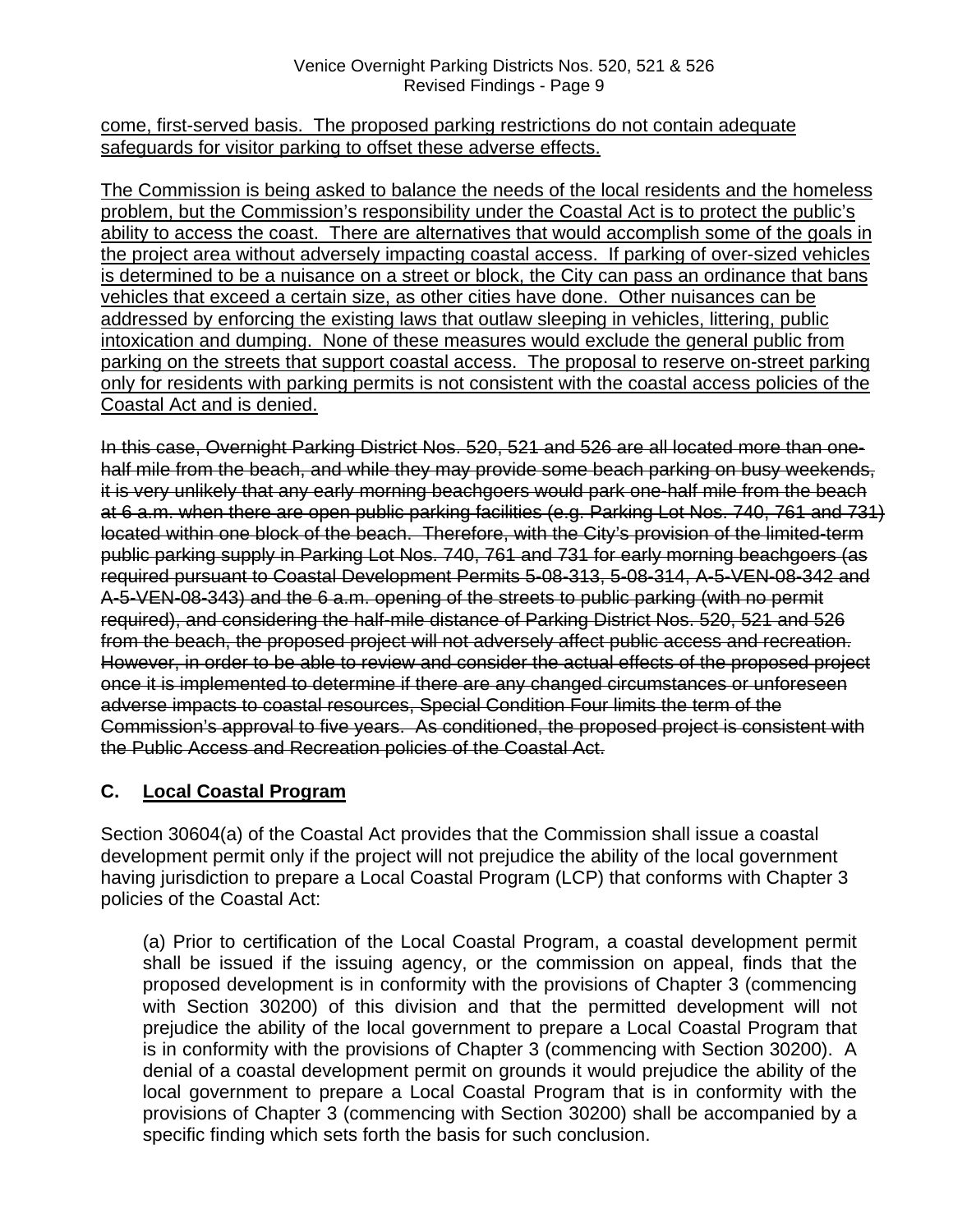The City of Los Angeles does not have a certified Local Coastal Program for the Venice area. The City of Los Angeles Land Use Plan (LUP) for Venice was effectively certified on June 14, 2001. The certified Venice LUP sets forth the following policies that are relevant to the proposed project:

**Policy II. A. 1. General.** It is the policy of the City to provide increased parking opportunities for both visitors and residents of Venice, and improve summer weekend conditions with respect to Venice Beach parking and traffic control. A comprehensive package of parking measures and strategies that addresses the needs and balances the competing demands of residents and beach visitors is proposed. Parking facilities shall be increased, subject to the availability of funding, to meet existing unmet needs for residents and beach visitors in order to improve public access opportunities and reduce conflicts between residential and beach visitor parking. Parking facilities for beach overload parking shall be located outside of the Beach Impact Zone. To facilitate ingress and egress to the beach area, a shuttle system that serves outlying parking areas, lots or structures should be developed and maintained. The development of parking facilities shall be consistent with Coastal Act policies.

The City's policy is to provide sufficient parking for beach goers outside of local streets, and encourage the use of this parking (simply restricting use of on-street parking without providing an alternative would diminish public access to the beach). An integrated plan should contain the following types of measures:

- Provision of new parking supply for beach goers;
- Measures to encourage beach goers to use the new supply;
- Measures to reduce parking demand; and
- Management and coordination of the parking and traffic system.

**Policy II. A. 6. Preferential Parking.** Establishment of residential preferential parking districts shall be contingent upon replacing displaced public parking spaces with new public parking at a minimum one-to-one ratio.

#### Implementation strategies

To provide adequate visitor parking, the preferential parking district(s) should be operated as follows:

- Parking restriction shall not be less than 4-hour within designated residential district(s); meters, if provided, shall be priced and enforced to encourage use of off-street lots and shall accept payment for time increments up to 4 hours.
- Require that the general public maintain the right to buy a day-permit allowing parking on all streets within the zone.

**Policy II. A. 9. Protection of Public Parking.** The following policies shall be implemented and enforced in order to protect and enhance public parking opportunities provided on public rights-of-way and in off-street parking areas:

**a. Beach Parking Lots.** The beach parking lots located at Washington Boulevard, Venice Boulevard and Rose Avenue shall be protected for long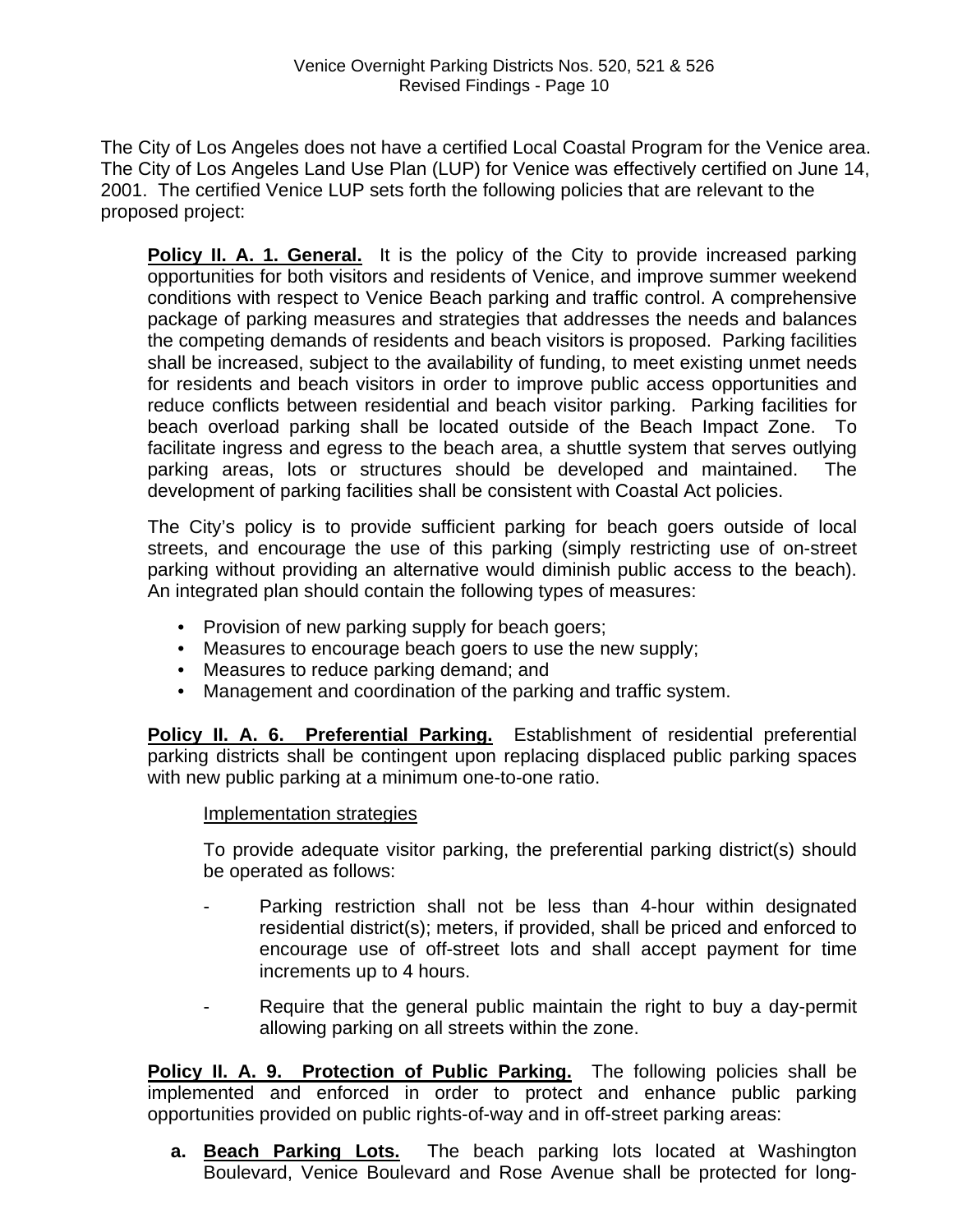term (4-8 hours) public beach parking. No parking spaces in the beach parking lots shall be used to satisfy the parking requirements of Policies II.A.3 and II.A.4 (*Parking for Residential, Commercial and Industrial Uses, etc*.). The temporary short-term lease or reservation of parking spaces in the beach parking lots may be permitted if the proposed temporary use of the parking supply does not conflict with the need for public parking by beach goers. Any proposal to allow overnight residential parking in the beach parking lots shall include provisions to enforce a prohibition against the storage of vehicles in the lots during the daylight hours by non-beach goers.

- **b. Street Ends.** It is the policy of the City to not permit privatization of street ends. Public parking opportunities shall be protected and encouraged at improved and unimproved street-ends that abut Ocean Front Walk and/or the beach.
- **c. Rights-of-way.** In order to maintain and increase the public parking supply, the City shall maximize and protect the availability of public parking opportunities on City streets that currently accommodate vehicular traffic.
- **d. Curb cuts.** In order to protect on-street parking opportunities, curb cuts shall not be permitted where vehicular access can be provided from an alley. When vehicular access cannot be safely provided from an alley, curb cuts shall be limited to the minimum amount necessary to provide safe vehicular access to a site. Old curb cuts shall be restored to curbside public parking when feasible.
- **e. Private parking**. Existing ordinances shall be enforced to ensure that parking areas situated on street-ends and on public rights-of-way are protected for public use and shall not be privatized or posted for private use.

The standard of review for the proposed development is the Coastal Act. The City is working towards certification of the Venice LCP. Although the City currently does not have a certified LCP, this decision could nevertheless have a precedential impact on future decisions, as the LCP would include provisions to address the use of parking on the public streets that supports coastal access. The proposal to reserve on-street parking only for residents with parking permits is not consistent with the Venice LUP policies. Certified LUP Policy II.A.1 calls for the City to provide increased parking opportunities for both visitors and residents of Venice. The proposed project would reduce parking for visitors. Certified LUP Policy II.A.6 states that public parking spaces displaced by any preferential parking scheme be replaced with new public parking at a minimum one-to-one ratio. The proposed project does not conform with LUP Policy II.A.6. Certified LUP Policy II.A.9.c states that the City shall maximize and protect the availability of public parking opportunities on City streets. The proposed project does not conform with LUP Policy II.A.9.c because it does not protect the public parking opportunities on the City streets; it restricts them. As discussed previously in this report, the proposal is inconsistent with the public access policies of the Coastal Act. The Commission finds that alternatives would significantly reduce the adverse impacts that result from the currently proposed development. Therefore, Commission approval of the proposed project would be a bad precedent that would prejudice the ability of the City to prepare an LCP that is in conformity with Chapter 3 of the Coastal Act, and is therefore not consistent with Section 30604(a) of the Coastal Act.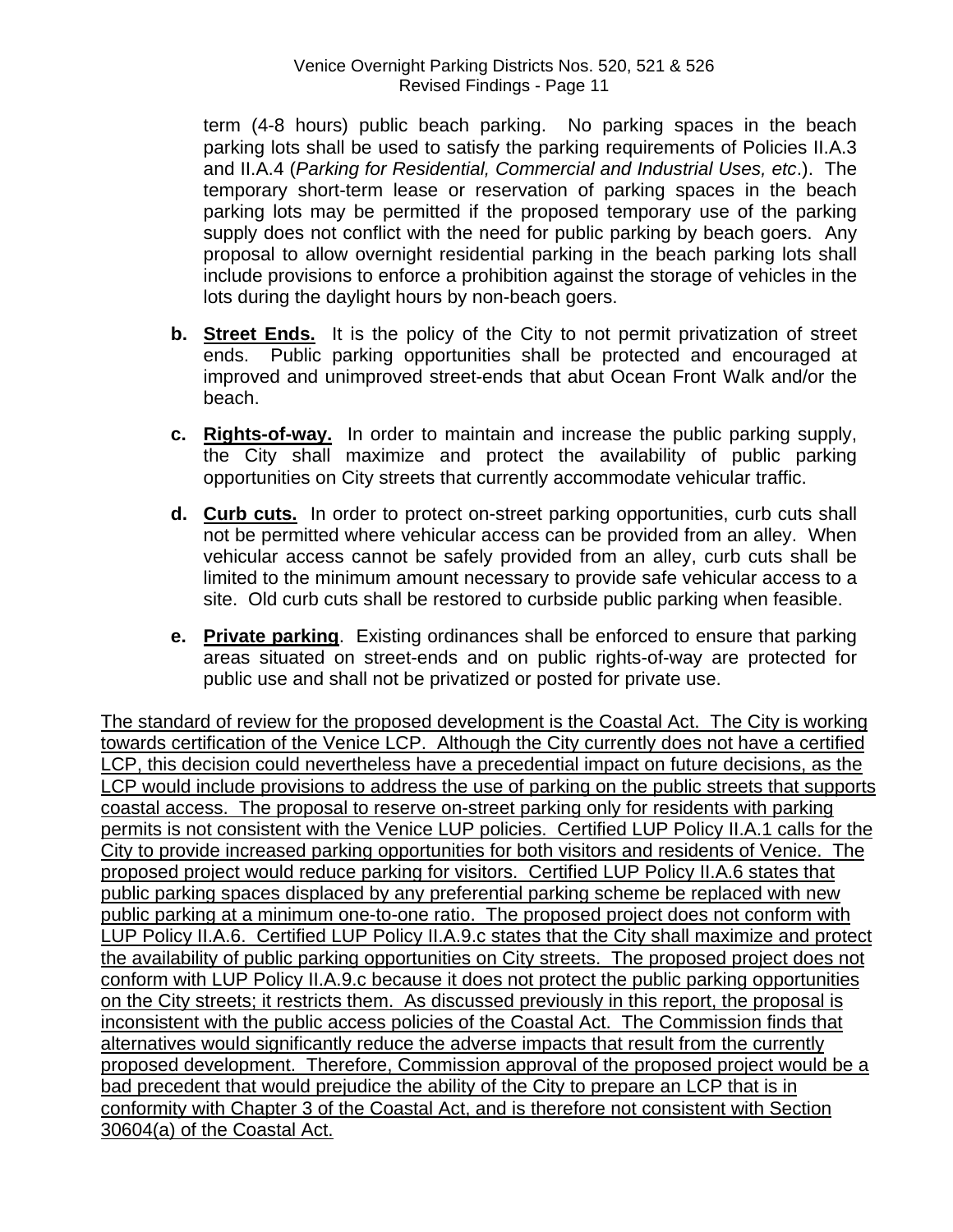The proposed project, as conditioned to protect the public's ability to access the coast, conforms to the policies of the certified Venice LUP. Therefore, approval of the project, as conditioned, will not prejudice the ability of the local government to prepare an LCP that is in conformity with the provisions of Chapter 3 of the Coastal Act.

#### **D. California Environmental Quality Act (CEQA)**

Section 13096 Title 14 of the California Code of Regulations requires Commission approval of a coastal development permit application to be supported by a finding showing the application, as conditioned by any conditions of approval, to be consistent with any applicable requirements of the California Environmental Quality Act (CEQA). Section 21080.5(d)(2)(A) of CEQA prohibits a proposed development from being approved if there are feasible alternatives or feasible mitigation measures available which would substantially lessen any significant adverse effect which the activity may have on the environment.

In this case, the City of Los Angeles is the lead agency for the purposes of CEQA. The City determined that the project is exempt from CEQA under a General Exemption set forth in Article II, Section I of the 2002 Los Angeles City CEQA Guidelines.

The proposed project has been found to be inconsistent with the Chapter 3 policies of the Coastal Act because the proposed overnight parking districts would adversely affect coastal access. The adverse impacts have not been avoided or minimized. There are alternative measures available to address parking concerns that would avoid substantial adverse effects on coastal access. The City can pass an ordinance that bans vehicles that exceed a certain size, as other cities have done. Other nuisances can be addressed by enforcing the existing laws that outlaw sleeping in vehicles, littering, public intoxication and dumping. None of these measures would exclude the general public from parking on the streets that support coastal access. Therefore, the Commission denies the proposed project because of the availability of environmentally preferable alternatives.

The proposed project, as conditioned, has been found consistent with the Chapter 3 policies of the Coastal Act. All adverse impacts have been minimized by the recommended conditions of approval and there are no feasible alternatives or additional feasible mitigation measures available which would substantially lessen any significant adverse impact that the activity may have on the environment. Therefore, the Commission finds that the proposed project, as conditioned, can be found consistent with the requirements of the Coastal Act to conform to CEQA.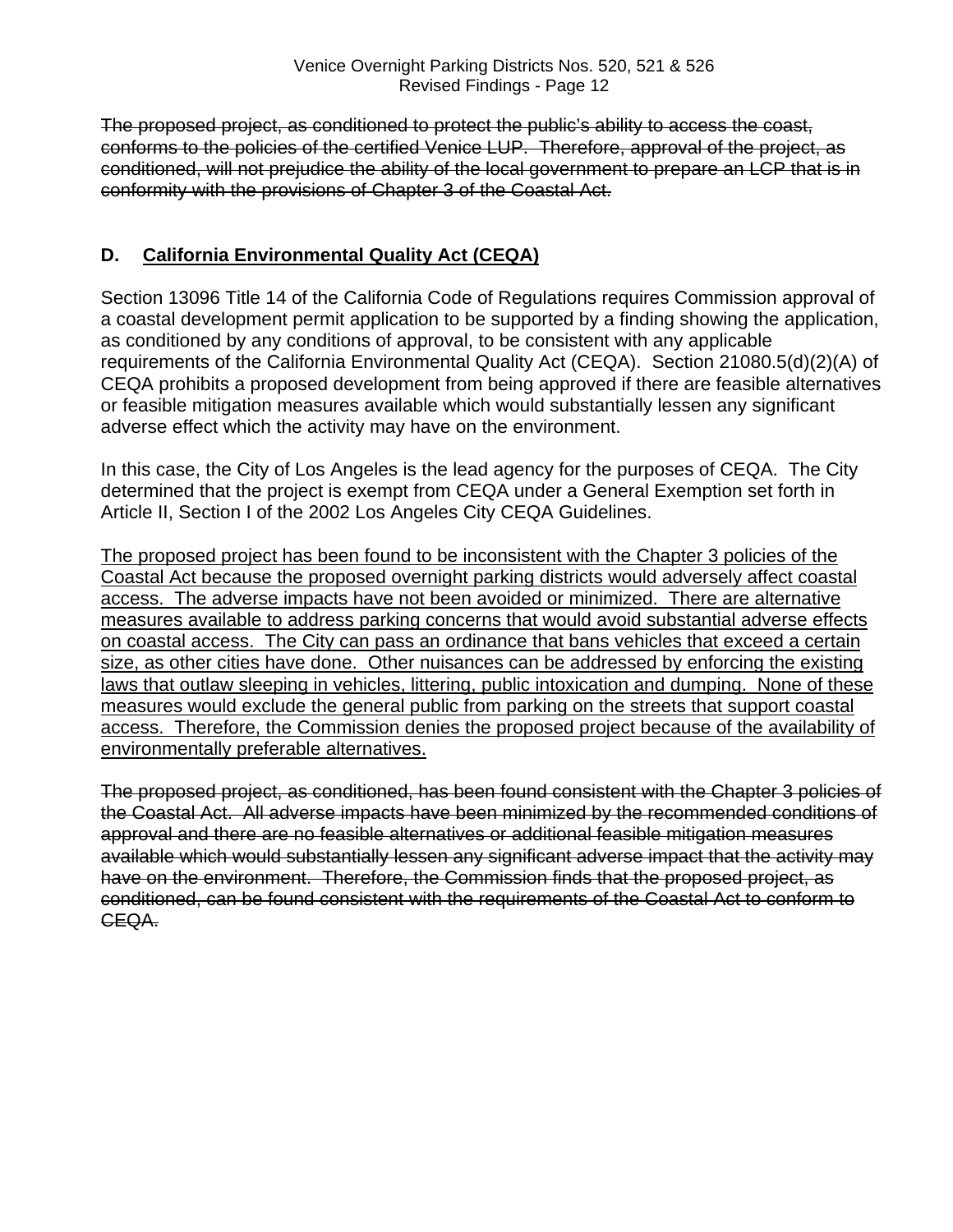

## **Venice Overnight Parking Districts**

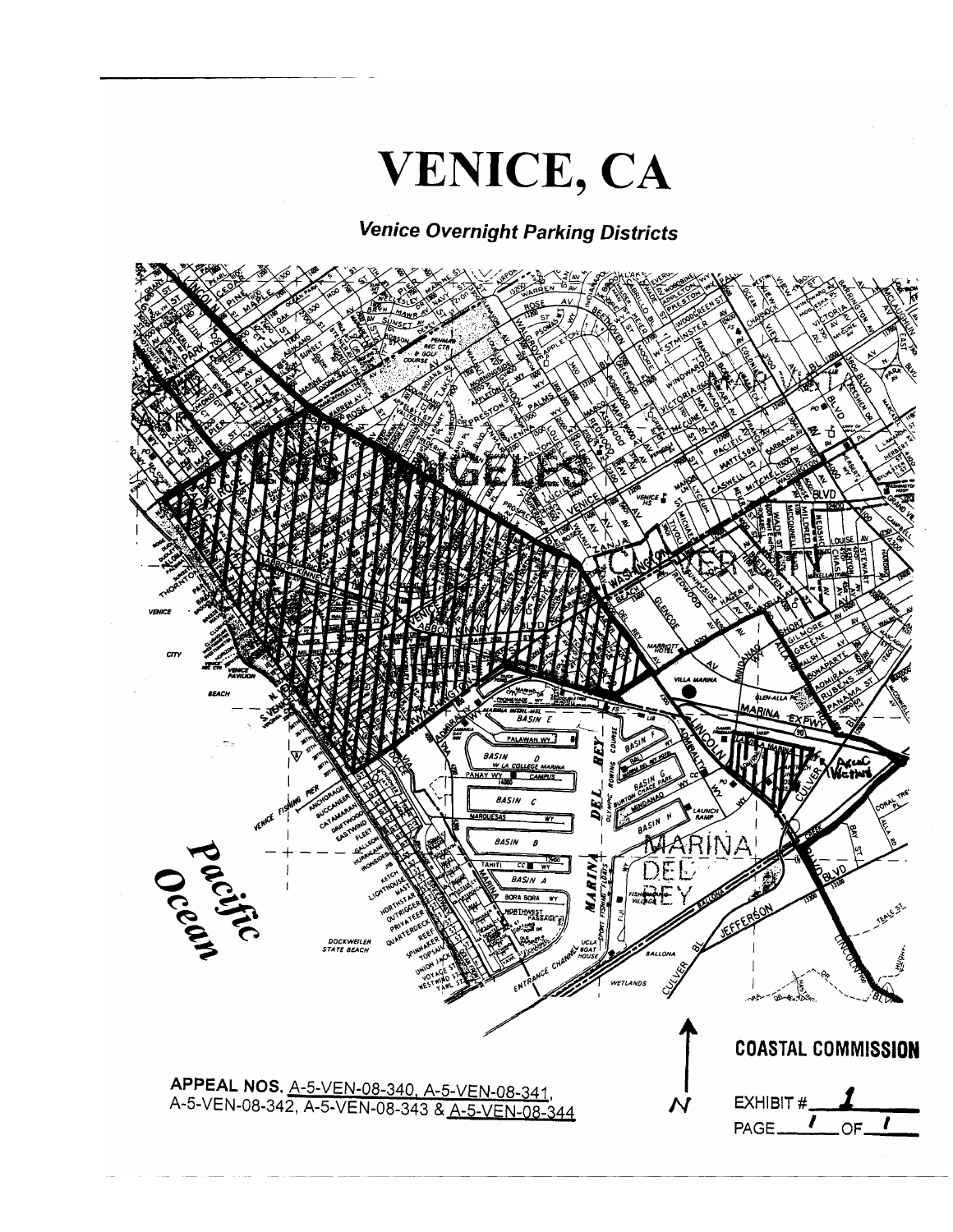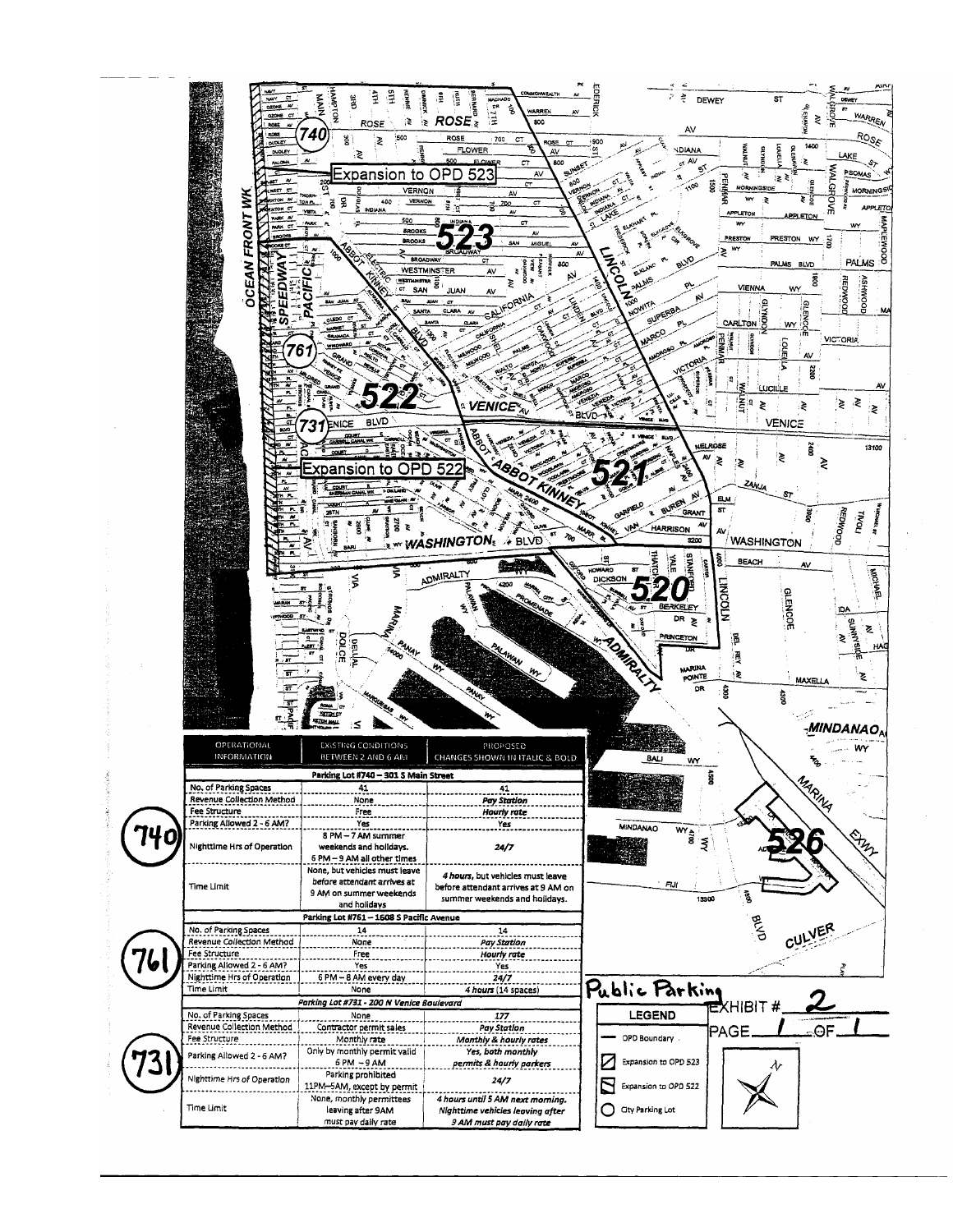## **OVERNIGHT PARKING DISTRICT SIGNS & PERMITS**

(Revised May 4, 2009)

#### **Overnight Parking District Signs:**

The "No Parking 2 AM to 6 AM; Vehicles with District No. 52# Permits Exempted" Overnight District parking restriction will not automatically be installed on any of the street segments in Overnight Parking Districts, 520, 521, 522, 523, or 526. These signs will only be installed, on a block by block basis, by the Department of Transportation (DOT) upon written request from the 11<sup>th</sup> District Council Office.

Anyone who lives on any of the blocks within an Overnight Parking District can purchase permits for their vehicles or for their visitors to be exempt from the overnight parking restrictions for that same district, regardless if there are Overnight Parking District signs posted on the block where they live. If there are not any overnight parking restrictions posted where you usually park, then you probably don't need to buy a permit at this time. When Overnight Parking District signs have been approved for posting on other blocks within a district, DOT will send the residents of the approved blocks a notice advising them that the signs will be going up in about 2-3 weeks.

Vehicles displaying valid permits for the Overnight Parking District where they are parked will be exempt from the "No Parking 2 AM to 6 AM; Vehicles with District No. 52# Permits Exempted" restrictions and can park on any of those street segments overnight where those signs are posted. Vehicles without permits will get tickets if they are parked on blocks where those signs are posted. Vehicles with disabled persons placards/license plates or commercial license plates are not exempted.

#### **Parking Permit Sales Information:**

Overnight Parking permits may be purchased weekdays (except holidays) from 9:00 a.m. to 5:00 p.m. at the following sales locations:

West Los Angeles Service Center 9911 West Pico Blvd., Suite B-201 Los Angeles, CA 90035

Van Nuys Service Center 6309 Van Nuys Blvd. #103 Van Nuys, CA 91401

Mid-Wilshire Service Center 3333 Wilshire Blvd., Suite 3337 Los Angeles, CA 90010

Downtown Service Center 312 W. 2<sup>nd</sup> Street Los Angeles, CA 90012

#### **Customer Service:**  $(310) 843 - 5936$

When purchasing permits for the first time, you will be required to provide two proofs of residency (such as your driver's license, a current utility bill, a rent/lease agreement, etc.). If you are not sure what other types of proofs of residency are acceptable, call the Customer Service number in advance. Only cash, check or money order will be accepted for payment. Once accounts are established, permit renewals can be done through the mail, and only check or money order are accepted as payment.

#### COASTAL COMMISSION

EXHIBIT  $\#$  3<br>PAGE  $\frac{1}{1}$  OF